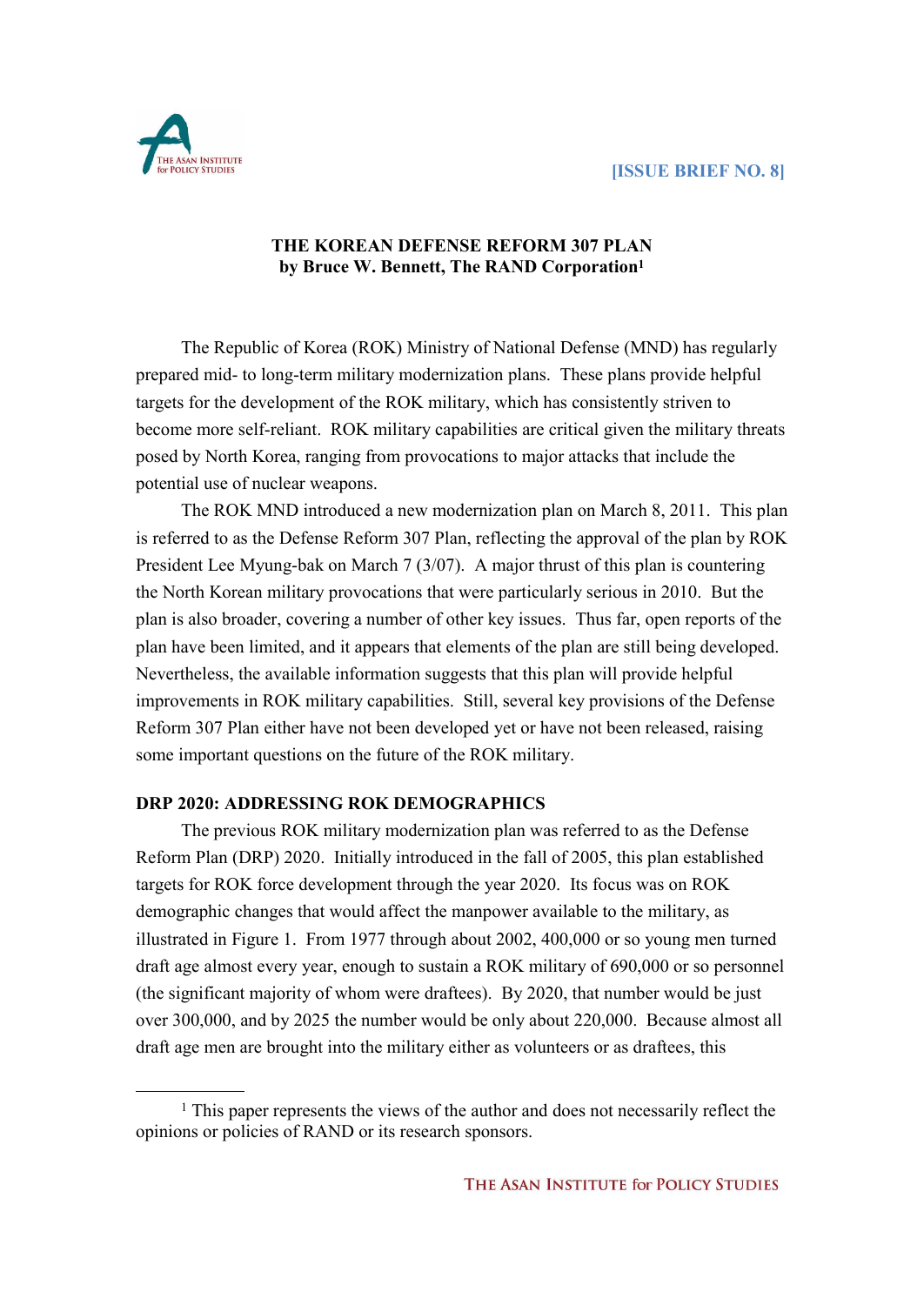reduction in available manpower means that the ROK military manpower will grow smaller in coming years. In addition, former President Roh Moo-hyun set in motion reductions to the draft service period from 26 months for the Army to 18 months (by 2014) that would further reduce the number of active duty military personnel.



**Figure 1 The ROK Military's Demographic Problem**

In order to sustain ROK military capabilities, DRP 2020 was designed to enhance military equipment in a classical manpower versus technology tradeoff. By 2020, ROK active duty military manpower was projected to decline from 690,000 in 2004 to 500,000, or almost a 28% reduction. To offset this reduction, DRP 2020 was to replace aging combat equipment (tanks and fighter aircraft and combat ships) with new equipment, and also add surveillance and command/control systems to significantly improve ROK military capabilities. To pay for these systems, the military budget was projected to increase by almost 10 percent per year through 2010, and then have further significant increases such that the roughly KRW 21 trillion budget of 2005 would grow to roughly KRW 55 trillion in 2020, with the force improvement portion of the budget (research and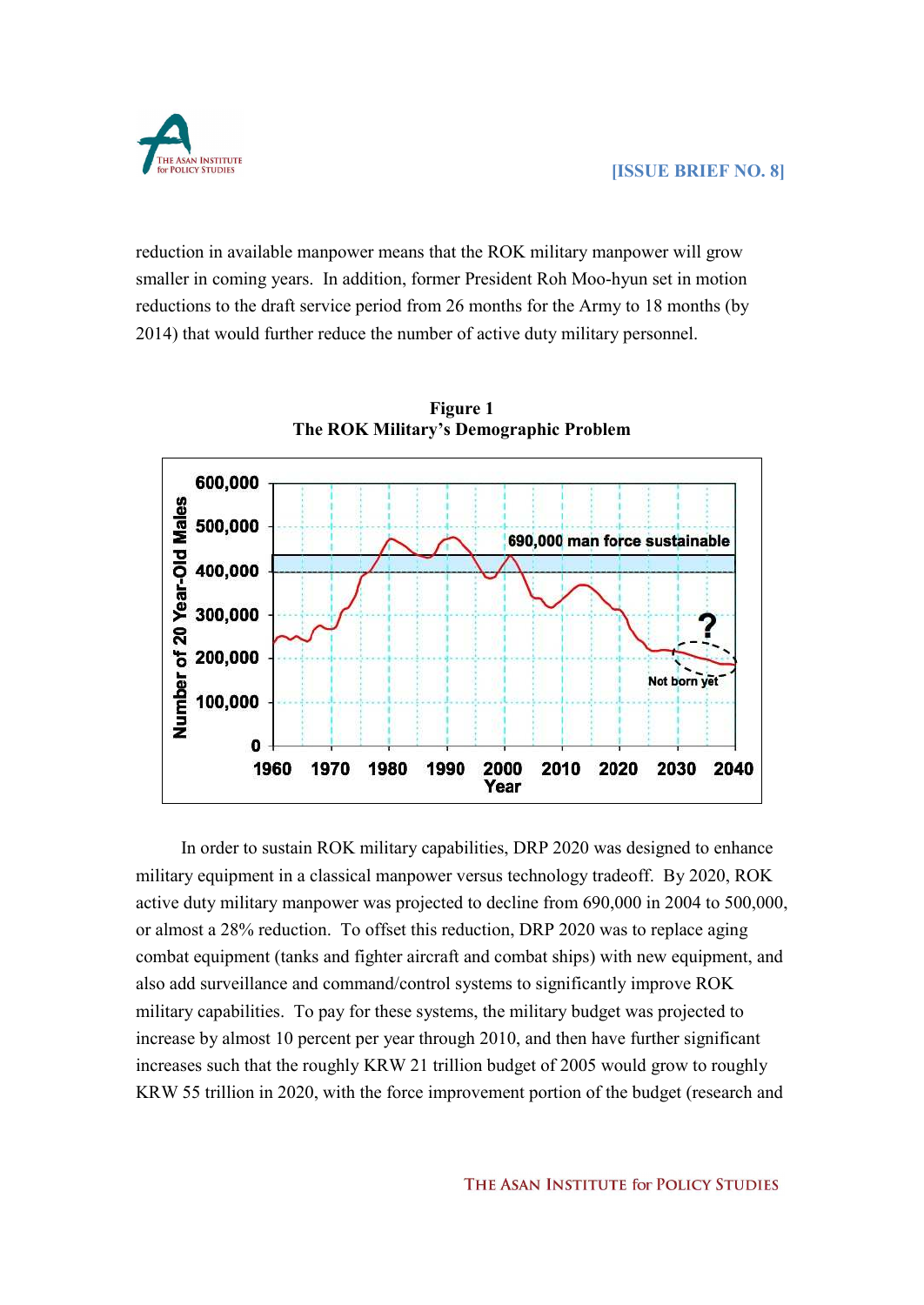

development plus acquisition) growing from KRW 5.3 trillion in 2005 to roughly KRW 20 trillion by 2015.

Unfortunately, the military budget never reached the targets set in DRP 2020. By 2011, the KRW 31.4 trillion is roughly KRW 5 trillion short of the original target for 2011, and most of the 2011 shortfall is in the force improvement budget (KRW 3.3 trillion). Moreover, because the defense budget is usually increased by a percentage over the previous year's budget, this shortfall will propagate to all future years, leaving the aggregate 2006 to 2020 budget perhaps KRW 80 trillion short of the planned KRW 621 trillion, again with most of this shortage in force improvement. The originally planned weapon systems and other technologies will not meet the levels targeted to offset the anticipated manpower reductions.

#### **CHANGING FORCE REQUIREMENTS**

When DRP 2020 was prepared in 2005, the focus of the effort was on countering a North Korean invasion of the ROK. Against that scenario, a technology versus manpower tradeoff was quite possible. To invade the ROK, North Korean forces would have to expose themselves in ways that improved surveillance and weapon systems could clearly counter.

But since 2005, the weaknesses of the North Korean state have forced the ROK and US governments to consider alternative future force requirements. In particular, there has been substantial attention placed on a North Korean collapse scenario in which the ROK decides to achieve Korean reunification. This scenario requires stabilization and related military efforts that are manpower intensive and not as amenable to technology tradeoffs. As a result by 2009, MND had modified DRP 2020 to seek a larger active duty force (517,000 personnel) in 2020. Moreover, MND adjusted the plan that would have reduced the 47 active and reserve Army divisions to 28 divisions in 2020. It added 10 reserve divisions (38 total) that would focus on stabilization activities in the aftermath of a North Korean collapse. While these manpower increases would partially offset the lower technology advances as constrained by the military budget, the capabilities of ROK reserve forces are limited by their having at most three days of training each year.

The biggest change in military force requirements was associated with the ROK Marines. In 2005, DRP 2020 included a reduction of 4,000 personnel from the ROK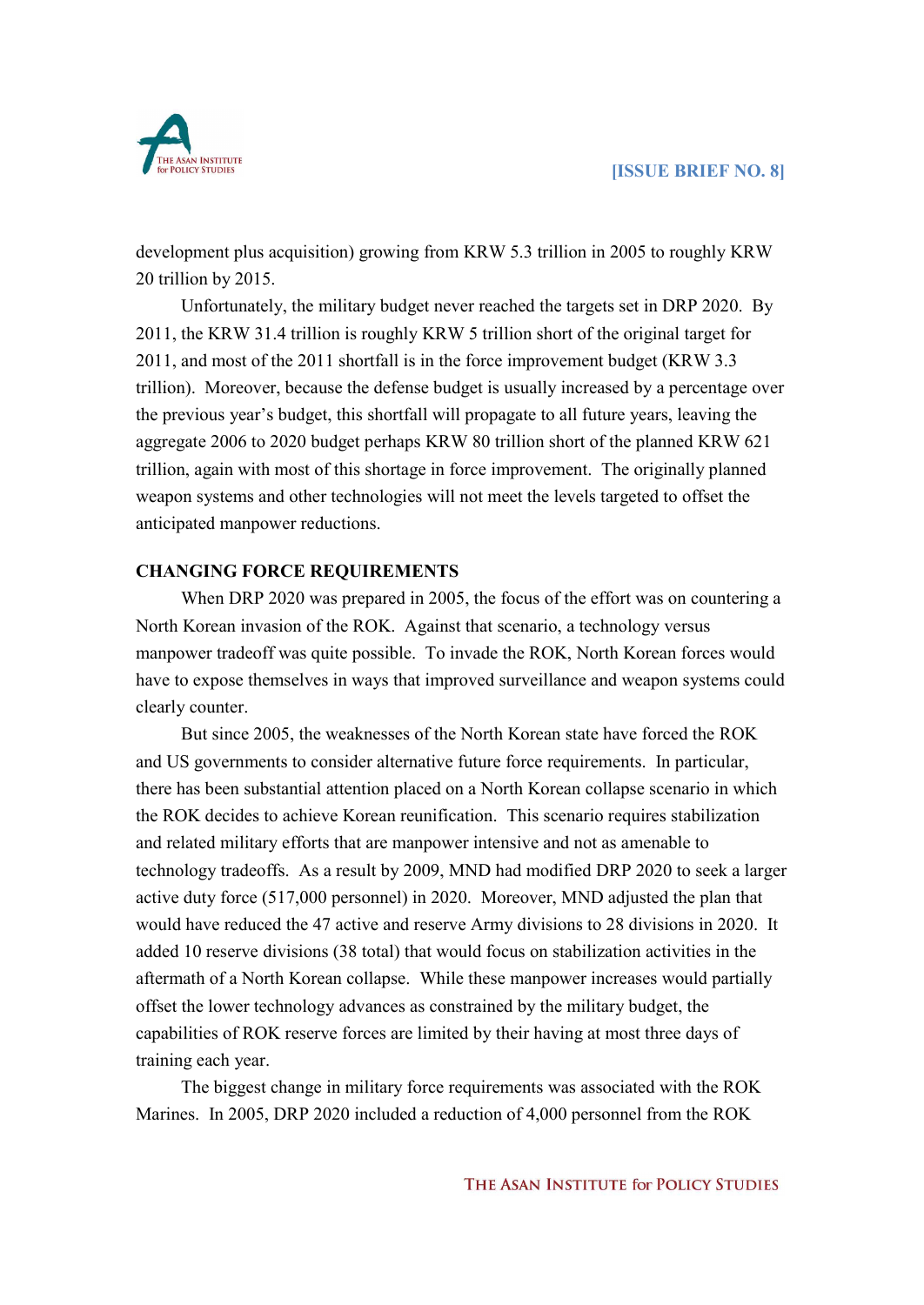

Marine Corps. The independent units in the Northwest Islands were planned to be dropped and the ROK Marines 2<sup>nd</sup> Division spread out to cover that area in addition to the Kimpo Peninsula (the Northwest Island were a minor consideration in defending against a North Korean invasion of the ROK). The shelling of Yeonpyeong Island in November 2010 and the Cheonan sinking both suggested that the ROK Marine forces on the Northwest Islands need to be strengthened, not reduced.

#### **THE ORIGINS OF DRP 307**

North Korea sank the ROK warship Cheonan in March 2010. Two months later, ROK President Lee Myung-bak formally launched a National Security Review Commission to advise him on how to strengthen the ROK military, with particular focus on dealing with North Korean provocations. The sinking of the Cheonan and the North Korean artillery attack on Yeonpyeong Island in November demonstrated a number of ROK weaknesses in defenses, command/control, and in ROK military attack responses to such provocations.

Over time, the Commission prepared a series of recommendations for both short and long-term improvements in ROK military capabilities. A key recommendation was to return the draft service period to 24 months. This recommendation was so important that President Lee chose to act before receiving the final Commission recommendations; he chose to compromise and freeze the period at the current level of 21 months. The Commission recommendations also addressed rebalancing the military, resolving defense inefficiencies, and closing the gap between military and civilian society. In late- December 2010, the Commission provided the President with some 71 recommendations in its final report. Minister Kim Kwan-jin added two recommendations and started MND work on the recommendations.

Moving quickly, MND prepared many of the recommendations for immediate action, especially given the needs for countering North Korean provocations. The conclusions announced on March 8 reflected initial policy decisions, with the details for implementing the policies often yet to be worked out. Still, the policy decisions set a course for ROK military modernization that is important and helpful in dealing with North Korean challenges.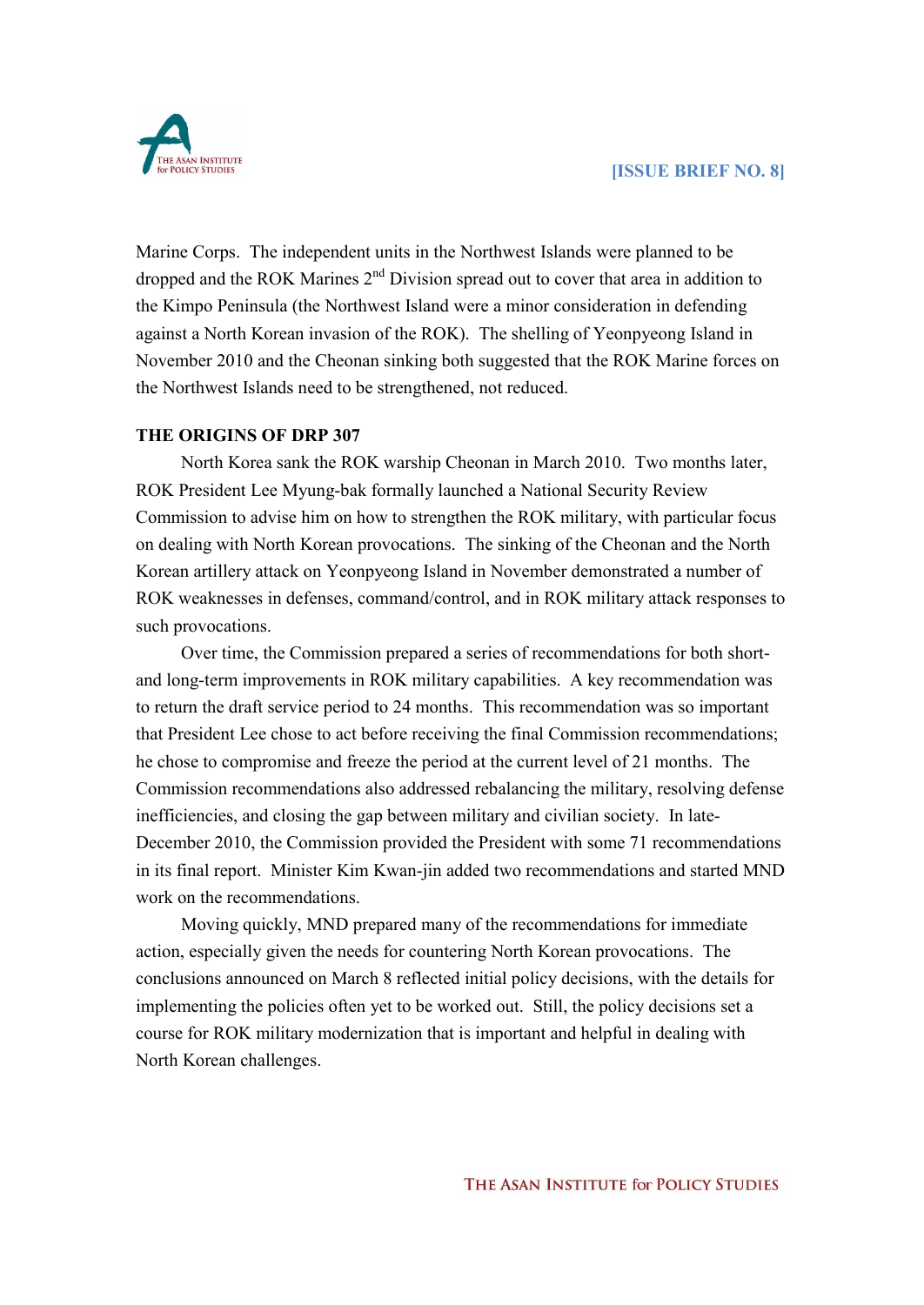

#### **SHORT-TERM COUNTERS TO NORTH KOREAN PROVOCATIONS**

North Korea's provocations have tended to take advantage of ROK military weaknesses and gaps in capabilities. Thus the submarine that sank the Cheonan was not detected before the attack and was apparently able to escape after the attack, while the ROK had little ability to respond promptly to the shelling of Yeonpyeong Island.

There are three areas where the ROK can prepare to counter future provocations: prevention, command and control, and retaliation/punishment. The Defense Reform 307 Plan includes elements of each. The 307 Plan is focused on a ROK "proactive deterrence" strategy to deter North Korea provocations, in part by helping the ROK avoid serious damage from North Korean provocations and in part by being able to retaliate effectively against provocations. The ROK is effectively trying to change North Korean assessments of its provocations to anticipate that the costs of provocations will be greater than their benefits (the logic of deterrence).

#### **Prevention**

In December 2010, the ROK repeated the artillery live fire training that led North Korea to attack Yeonpyeong Island. But this time, the ROK amassed considerable air, sea, and ground power to counter any attack by North Korea. Despite making very serious threats before the firing, North Korea decided not to attack Yeonpyeong Island again, convincing some in the ROK that North Korea is a "paper tiger" (it will threaten but not take action if the ROK is adequately prepared to respond).

Some of the ROK preventive effort reflected enhancements of ROK Marine capabilities on the Northwest Islands. MND is adding K-9 artillery, 130 mm multiple rocket launchers, counterbattery radars, precision (Spike) missiles, and light attack helicopters. It will also increase the number of Marines by 2,000 this year, and has talked about increasing the 5,000 active duty Marine personnel on the Northwest Islands to 12,000 personnel of all services, though Marines would likely constitute the vast majority of this number. But to do so without losing personnel from the other ROK Marine divisions, the Marine personnel would need to increase a further 3,000 or so personnel (beyond the 2,000 for this year), and the ROK Army opposes this change, feeling that any added Marine personnel will mean reduced Army personnel.

The Northwest Islands will also be organized into a new 3-star command, with the ROK Marine Commandant designated the commander. This considerable rise in the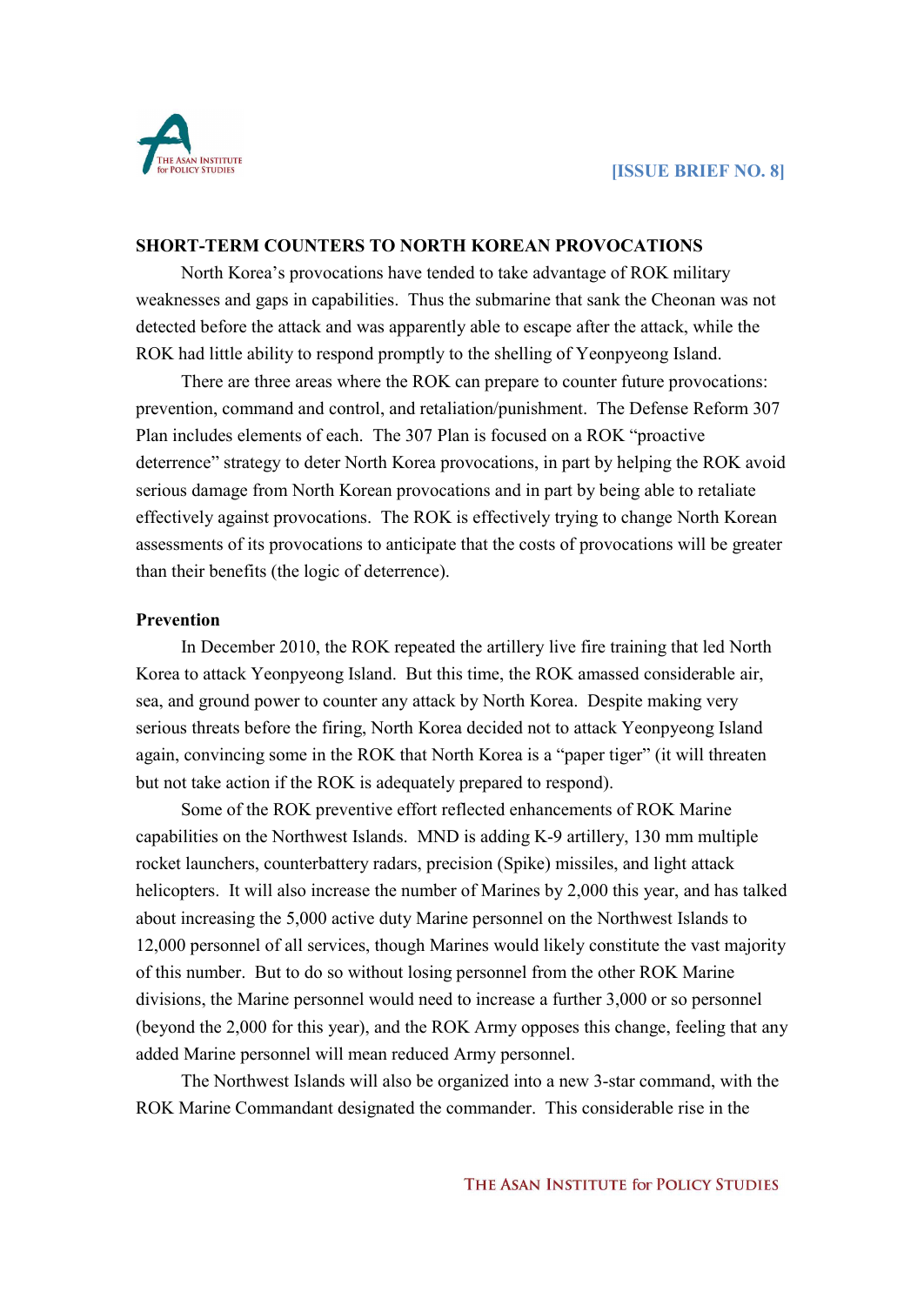

status of the Northwest Island forces may also contribute to deterrence (from a cognitive perspective).

## **Command and Control**

One of the biggest problems the ROK experienced in responding to the 2010 provocations was with command and control. The ROK military command structure was clearly not prepared for either of the two provocations, and functioned very poorly.

MND has taken several measures to overcome these problems. First, the Defense Minister has directed all forward units that they, "…should take action first and report up the chain of command afterwards if North Korean forces launch an attack against them." This authorizes responses in kind and other defensive responses, which could include sinking a submarine like the one that attacked the Cheonan (to prevent it from firing torpedoes).

The Minister has also appeared to approve some degree of escalation in response to North Korean provocations: "Minister Kim also encouraged commanders to have a creative mindset in foreseeing possible enemy attacks and translate their ideas into action. 'Use your imagination to counter attacks. We need to have constant discussions to predict possible North Korean provocations,' he said."

Moreover, the ROK military has historically had a dual-track command system, command flowing to both the JCS Chairman and the Service Chiefs of Staff. This arrangement complicated provocation responses. The 307 Plan retains the JCS Chairman in overall command, but places the ROK Service Chiefs (Army, Navy, and Air Force) directly under him as operational commanders, providing a single-track command system. Moreover, for the first time the ROK JCS Chairman will have selective control on Service personnel issues such a promotions. The result is a strengthening of the ROK JCS Chairman.

This approach will help solve the 2010 command failures, but it raises new concerns. The new arrangement will give greater power to the ROK JCS Chairman, who has almost always been a ROK Army officer. Many ROK Navy and Air Force officers therefore fear greater ROK Army dominance in the military. In particular, they worry about the dissolution of many independent Service functions. They fear that eventually the ROK could adopt a unified military without service distinctions, allowing the ROK Army to take full control of the ROK military. For example, the previously separate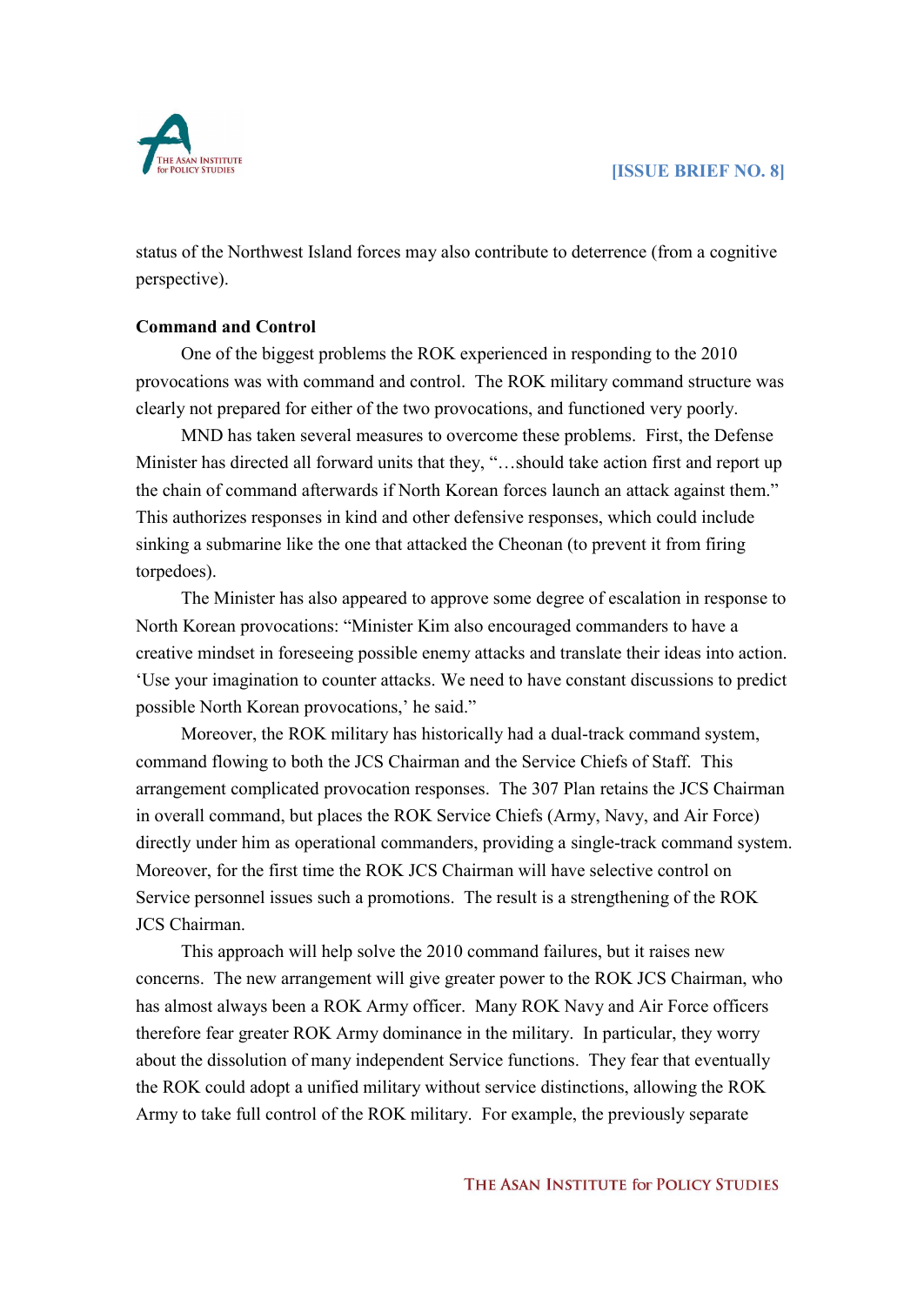

senior service colleges will be consolidated into a single senior service college as part of the 307 Plan, and the Service Academies will likely be consolidated over time, as well.

To expedite any response to future provocations, a National Crisis Management Center was set up under control of the Blue House (not controlled by MND). This organization will provide direct support to President Lee in dealing with future provocations, and also provide a focus for interagency coordination across the ROK government.

#### **Retaliation/Punishment**

The ROK is seeking significantly enhanced military capabilities to retaliate against North Korean provocations in the future. To provide enhanced intelligence, surveillance, and reconnaissance, the ROK wants to sign a procurement contract for Global Hawk unmanned aircraft by the end of 2011. The ROK also wants to acquire stealthy fighter aircraft to more safely carry out attacks against North Korea, hoping to make a purchase by 2013. And it is acquiring more precision munitions like JDAMs. These air delivered munitions would allow the ROK to destroy North Korean artillery protected in underground facilities, and also reach and destroy many other potential targets with precision, thus limiting attack size and collateral damage.

#### **Analyzing These Responses to Provocations**

Should North Korea decide to carry out further provocations, these ROK improvements could significantly increase the military costs imposed on the North. This would be particularly true against North Korean attacks on the Northwest Islands. But these improvements would not prevent damage to the ROK. To do so would require the deployment of active defenses in addition to these artillery, aircraft, and related strike capabilities. Active defenses could include an artillery intercept system like the Israeli Iron Dome or the US Army lasers under development (MND may eventually pursue such systems).

The ROK military has focused heavily on developing military attack responses to North Korean provocations. But because the North Korean provocations appear to be primarily motivated by North Korea's internal politics (seeking to demonstrate regime empowerment to help secure regime survival and succession), military attack responses may not be adequate to make the North Korean regime perceive that the costs of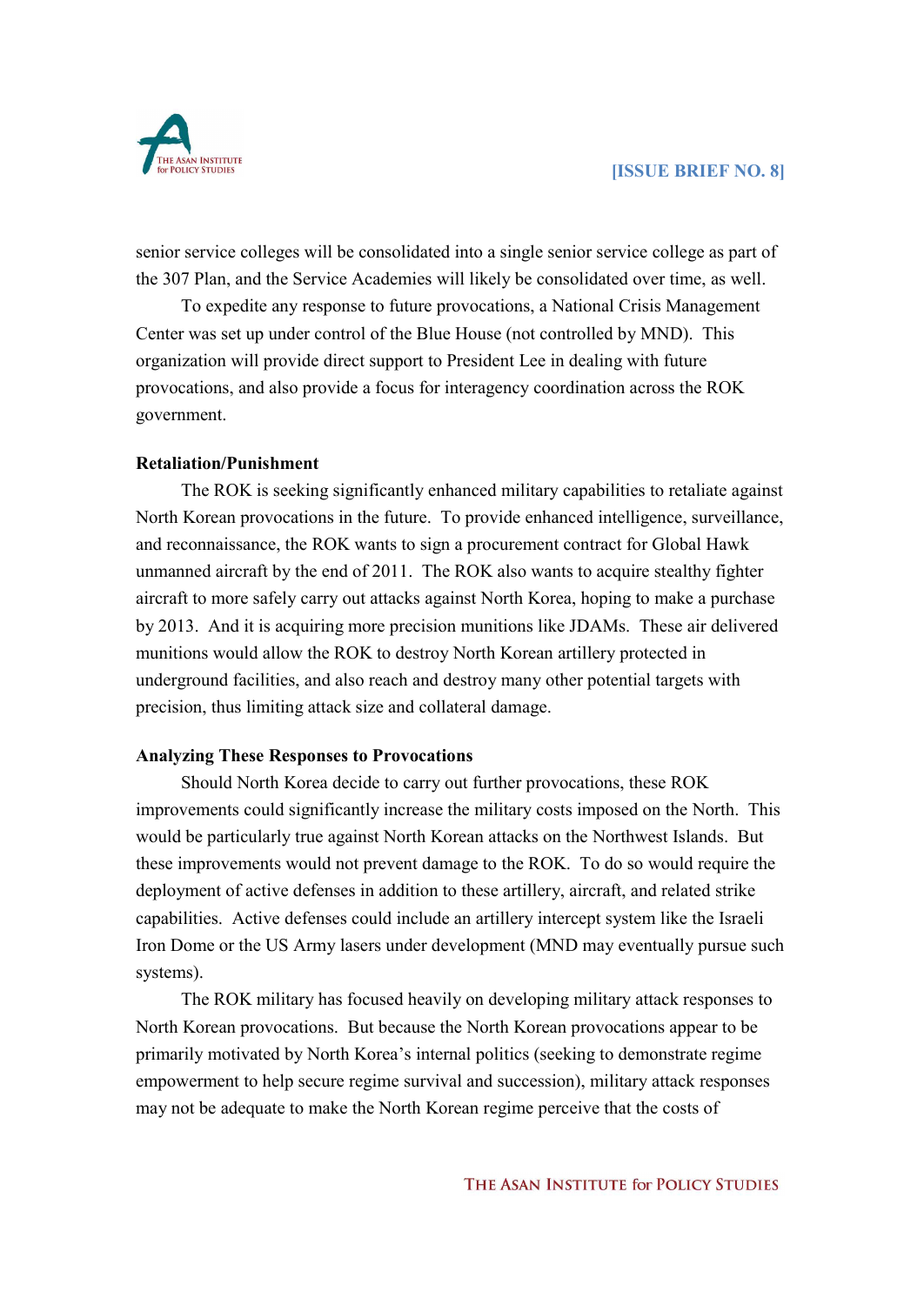

 $\overline{a}$ 

provocations will be greater than their benefits (the normal criterion for deterrence). The ROK government also needs to be formulating political responses to the North Korean provocations.<sup>2</sup>

It will be particularly difficult to deter North Korean provocations when North Korea selects provocations that make ROK/US military attack responses difficult, as it has in recent years. The nuclear and ballistic missile tests of 2006 and 2009 were generally not perceived as warranting a military attack response, nor have the North Korean cyber attacks and the more recent jamming of GPS in the area north of Seoul. The North Korean attack on the Cheonan was plausibly deniable, and thus failed to warrant a military attack response. And the shelling of Yeonpyeong Island was justified by North Korean territorial claims, making it difficult at the time to execute responses other than immediate in kind responses.

North Korea will likely pursue future provocations that also make a ROK attack response difficult. They could again employ nuclear and ballistic missile tests. And North Korea could attempt to use submarines again to attack ROK naval ships. Alternatively, North Korean special forces could be used to covertly attack targets in the ROK, seeking plausible deniability that complicates military attack responses.

The Defense Reform 307 Plan does not appear to address very well North Korean provocations against which military attack responses are difficult to justify. In particular, active defenses against North Korean provocations seem to have received inadequate attention. For example, while the ROK and US forces have done exercises to improve antisubmarine warfare capabilities, the open discussions of the 307 Plan do not include acquisition of enhanced submarine detection sensors for use in the West Sea. The open discussions indicate that MND plans to acquire an Israeli-made early warning system for ballistic missile launches and a missile defense control center. But the ship-based missile interceptors needed to intercept a North Korean ballistic missile test are too expensive for the ROK military now and likely will not be acquired until after 2015 at the earliest. Finally, there does not appear to be a part of the 307 plan that would counter North Korean infiltration of and actions by special forces.

Of course, MND may be working on these potential gaps but just not openly discussing its efforts.

<sup>2</sup> The author's work on "proactive deterrence" describes such actions in more detail.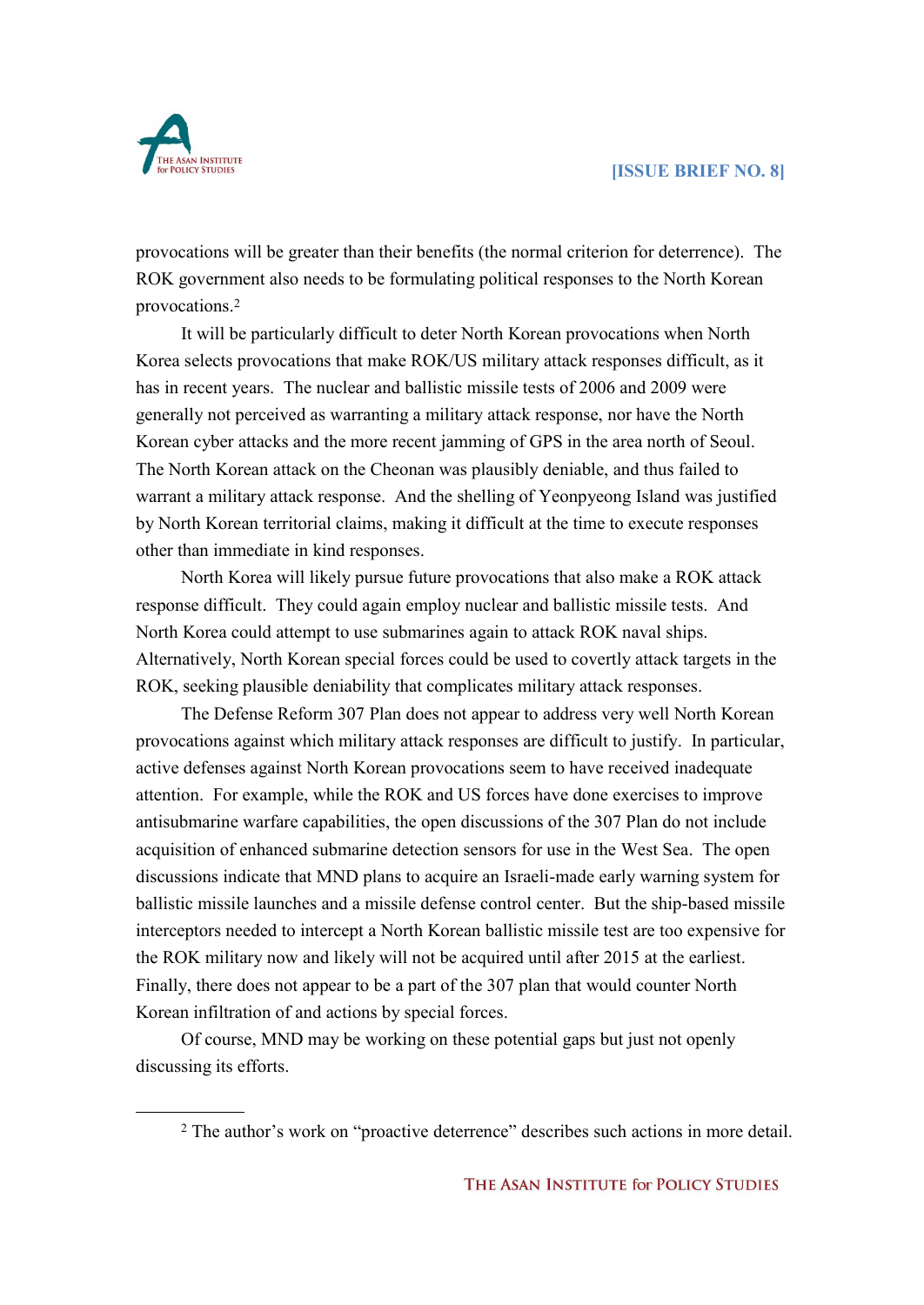

# **BUILDING MEDIUM- TO LONG-TERM CAPABILITIES**

The Defense Reform 307 Plan includes many activities that will strengthen the ROK military's medium- to long-term capabilities. They reportedly include:

- Increasing the number of K-9 self-propelled howitzers, and building K-2 tanks and K-21 infantry fighting vehicles.
- Increasing the quality and number of counterbattery radars.<sup>3</sup>
- · Acquiring means to protect Seoul from North Korea's long-range artillery.
- Enhancing ballistic missile defense in the ROK.
- Extending military basic training from 5 to 8 weeks.
- Fielding an Air Force ability to provide 24/7 airborne surveillance and early warning of an enemy infiltration using AWACS and UAVs.
- Changing conscription to provide about 55,000 more military personnel in 2020 than with an 18 month conscription period, or about 575,000 total.
- Creating a special reserve force for national emergencies with 10,000 reserve personnel. They will train two days per month, and focus on national emergencies and not war (but would likely be useful in a collapse situation).
- Extending the annual training periods for reservists. The current training period for reservists in their first five years (roughly 1.5 million personnel) of 3 days and 2 nights will be expanded to 4 days and 3 nights in 2016 and 5 days and 4 nights in 2020. For  $5<sup>th</sup>$  and  $6<sup>th</sup>$  year reservists, training will be extended from 18-20 hours to 36 hours in 2020.

# **REBALANCE MILITARY FORCES, SEEKING JOINTNESS**

MND will take a number of actions to rebalance the ROK military forces. It will rebalance the general officers on the JCS and at MND to roughly a 2:1:1 ratio (Army:Navy:Air Force) from the current roughly 3:1:1 ratio. It will similarly rebalance the ratio of colonels. The size of the ROK Army will be reduced by 2020, potentially to the roughly 400,000 planned in the latest version of Defense Reform Plan 2020. This would yield a total ROK military of somewhat over 500,000. The ROK Marines will be made more independent of the ROK Navy, but not an independent service on their own.

A number of actions will also increase jointness. The integrated command structure under the ROK JCS chairman and the integration of the Service colleges are two examples.

 $\overline{a}$ <sup>3</sup> The ROK is focused on radar systems more advanced than AN/TPQ-37. It has purchased a Swedish system designated "Arthur," though other work may also be going on.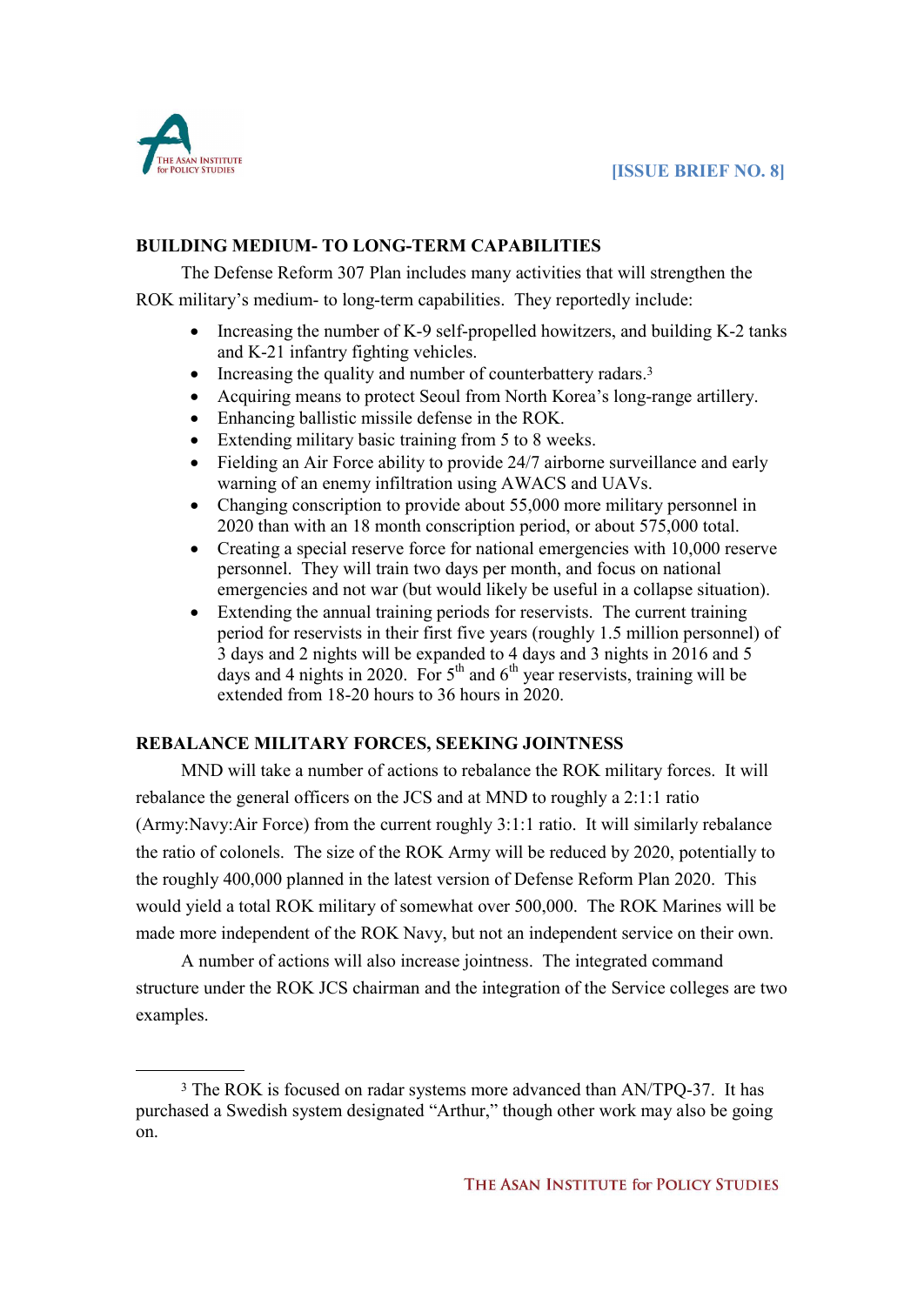

#### **RESOLVE DEFENSE INEFFICIENCIES**

MND will strive to reduce defense inefficiencies. This includes reducing generals by 15%, and more generally reducing non-combat duties to allow more active duty personnel to be associated with combat units. Where needed, civilian personnel will replace active duty military personnel performing non-combat functions. The military will establish a system to evaluate the qualifications of officers and give them certificates for combat skill qualifications. Promotions will be tied to these new programs.

# **CREATE CLOSER LINKS BETWEEN MILITARY AND CIVILIAN SOCIETY**

MND will strive to "Create a military which is respected by the public" and "instill the belief that the troops are being properly treated by the nation." It will reduce officer and especial general officer perks. It will "enhance security education for citizens." It will establish a committee on weapons requirements with civilian representation.

#### **OVERALL ASSESSMENT OF THE 307 PLAN**

The details of the 307 Plan thus far released suggest that it will clearly provide strengthened weapons and selected other capabilities for the ROK military. The enhanced ROK strike capabilities and defenses of the Northwest Islands will be important advances, as will many of the mid- to long-term capability improvements. Nevertheless, the 307 Plan does not appear to redress the serious budget reductions suffered by the Defense Reform Plan 2020. The ROK military will be strengthened by new weapon systems, but it is not clear that these new systems will adequately offset the reduction in ROK military manpower or allow the ROK to become more militarily self-reliant (a major goal for a decade or more).

It is hard to evaluate the results of the planned force improvements given the apparent lack of a ROK military force structure plan as a target for the years 2020 and 2030. MND has yet to disclose the manpower targets for active duty, reserve, and civilian personnel in these future years (except for vague references to "about 500,000" active duty personnel in 2020). The 307 Plan has not defined the number and character of Army divisions, Air Force fighter wings, or naval combat squadrons for these years nor the equipment needed for these units. Such plans may be in preparation and may be announced later this year. A key issue is whether MND will take advantage of the lengthened conscription period and plan a force structure closer to 575,000 in 2020, reducing manpower less than planned in 2005 and thus more consistent with the less than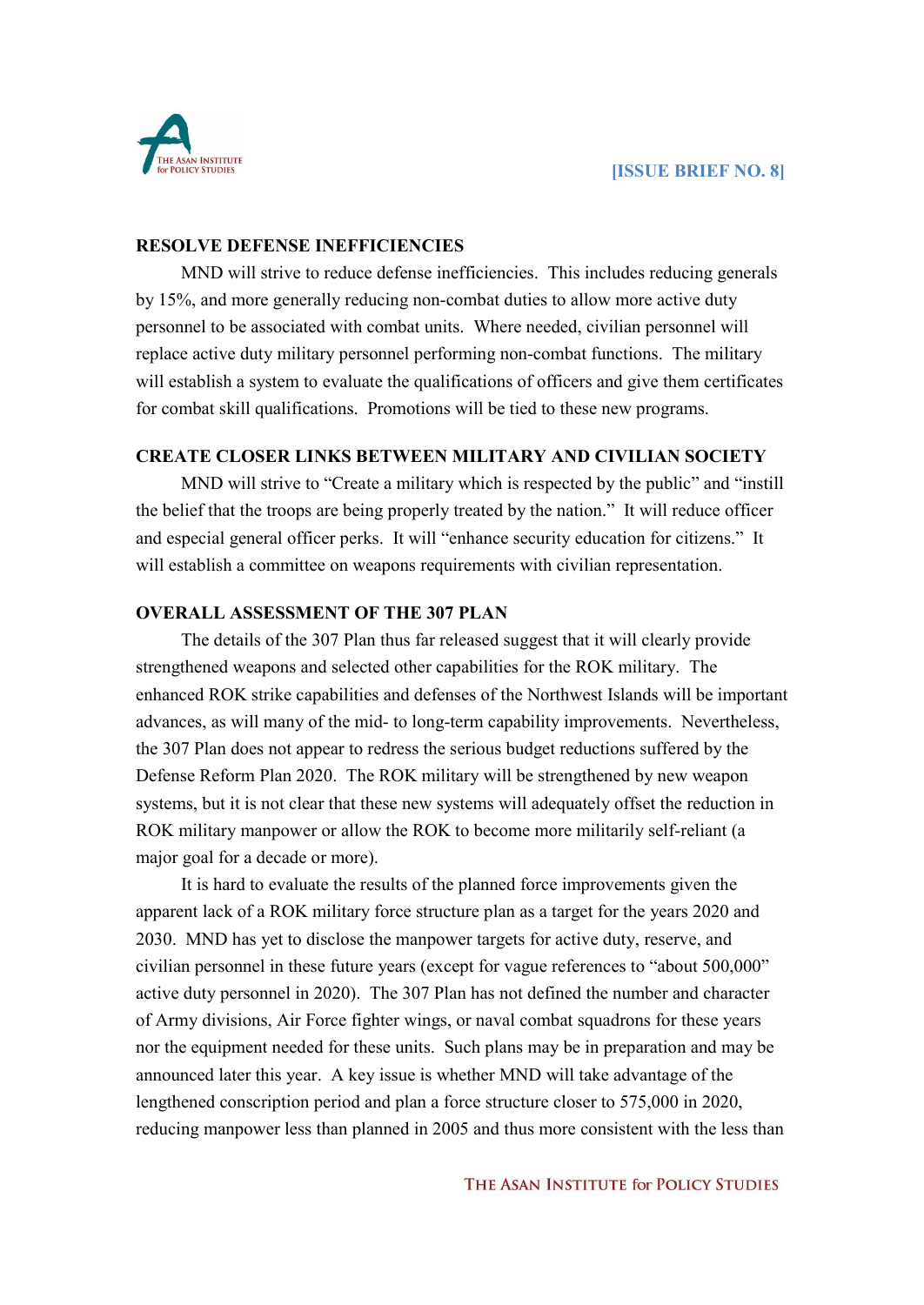

planned technology increases. But an increase in the planned number of conscripts could have significant manpower costs.<sup>4</sup>

It is also unclear how MND will meet the requirements for officers and NCOs (professional personnel) contained in the National Defense Reform Act of 2006. Article 26 of that act requires each Service to have over 40 percent of its manpower as officers and NCOs in 2020. The ROK Air Force and Navy have already achieved this percentage, but the ROK Army is well short of this level (still less than 25 percent officers and NCOs). The 307 Plan needs to clarify how it will meet this mandate of the law.

The 307 Plan also needs to define the forces required for dealing with a North Korean government collapse that leads to unification. A collapse and unification would tend to require more manpower than a defense against a North Korean invasion, and be less susceptible to manpower versus technology tradeoffs. From a US perspective, the key area of concern is defining the forces required to rapidly eliminate North Korean weapons of mass destruction (WMD). If, for example, the US and ROK Presidents call for eliminating all North Korean nuclear weapon capabilities within 1 week of becoming involved in a collapse, would the ROK and US forces have appropriate and sufficient forces to perform such an assignment? Would they also be able to secure the 200 or so key nuclear scientists and research personnel? Besides dealing with WMD, would ROK and US forces be adequate to disarm the North Korean military and stabilize North Korea? Would the right forces be available to interact with senior North Korean military personnel and secure their cooperation? What work needs to be done before a collapse to accomplish these goals?

The ROK military has traditionally emphasized combat forces and paid less attention to support forces. Despite similarities in the overall manpower in each Army, the ROK Army has fielded 47 divisions (active and reserve) compared to fewer than 20 division equivalents in the US Army active and reserve forces (though US divisions have more manpower than many of the ROK divisions)—the US Army has far more manpower dedicated to supporting functions. The recent NATO air strikes on Libya have also demonstrated that many US allies have limited logistical supplies (for example, even France and Britain have been reportedly running out of precision munitions despite

 $\overline{a}$ <sup>4</sup> The cost of conscripts is low today because they are paid very little. But there are some calls for paying conscripts at least the minimum wage, which would greatly affect the military budget—by about KRW 4 trillion or so today.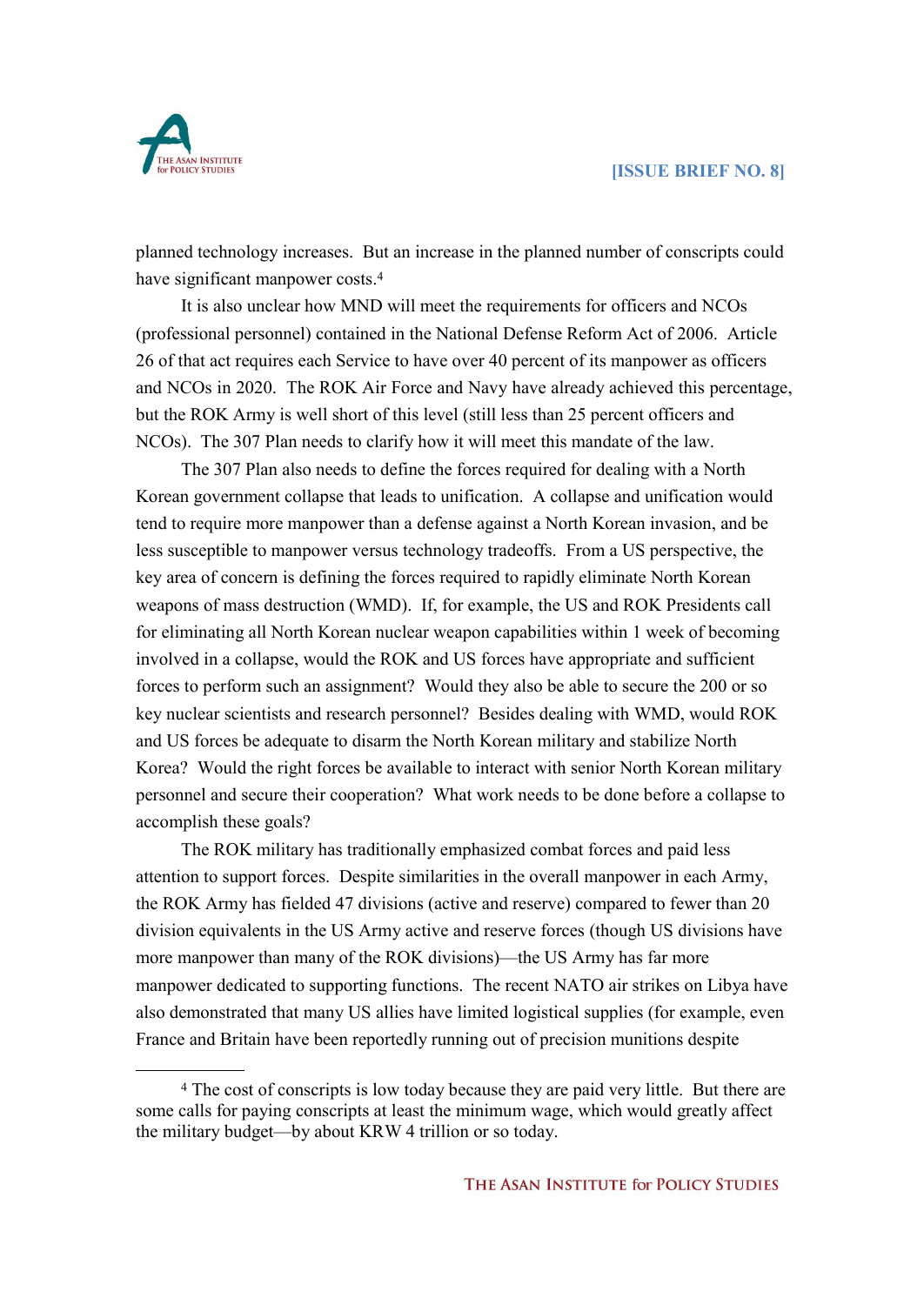

 $\overline{a}$ 

fighting only a short, relatively low intensity conflict). Will the ROK have the logistics and other support required for the months to years likely needed to stabilize North Korea after a conflict or collapse? Also, the ROK has not fielded trucks like the US MRAP that protect against the use of IEDs; won't the ROK military require such capabilities?

Finally, the 307 Plan needs to establish reserve force requirements in terms of capabilities and force structure. With the number of ROK young men available for military service due to significantly decline by 2025, the ROK reserve forces need to be prepared to fill the resultant gaps. But a relatively small fraction of the ROK reserves are organized into units or given much training each year. The reserves need to be organized to provide needed units (such as those required for WMD elimination), and the personnel in these units professionalized with more annual training (in many cases more than the increases included in the 307 Plan). In addition, the ROK needs a legal framework for declaring a selective mobilization so that a protracted stabilization effort in North Korea will not cause the ROK economy to largely shut down.

## **CONCLUDING WORD ON DETERRENCE**

For years, the ROK security community has emphasized the importance of deterring North Korean attacks. While the ROK has increased its military capabilities, many in the Korean military still argue that US military presence in the ROK and the US extended deterrence/nuclear umbrella commitment do more to deter North Korea than all that the ROK military could do, even with a vastly increased military budget. More work is needed on how to use ROK and US military forces to deter North Korean provocations and other attacks.

Ironically, the famed strategist Bernard Brodie set the tone for the ROK perspective in 1946, arguing that with the introduction of nuclear weapons, "Thus far the chief purpose of our military establishment has been to win wars. From now on its chief purpose must be to avert them. It can have almost no other useful purpose."5 While Brodie was focused on the impact of nuclear weapons on modern combat, more broadly speaking the advanced societies of the 21<sup>st</sup> century do not want even a conventional war to occur, and certainly not a war with at least a nuclear shadow as conferred by the North

<sup>5</sup> Bernard Brodie, "Implications for Military Policy," *The Absolute Weapon: Atomic Power and World Order*, Harcourt Brace, 1946, p. 76.